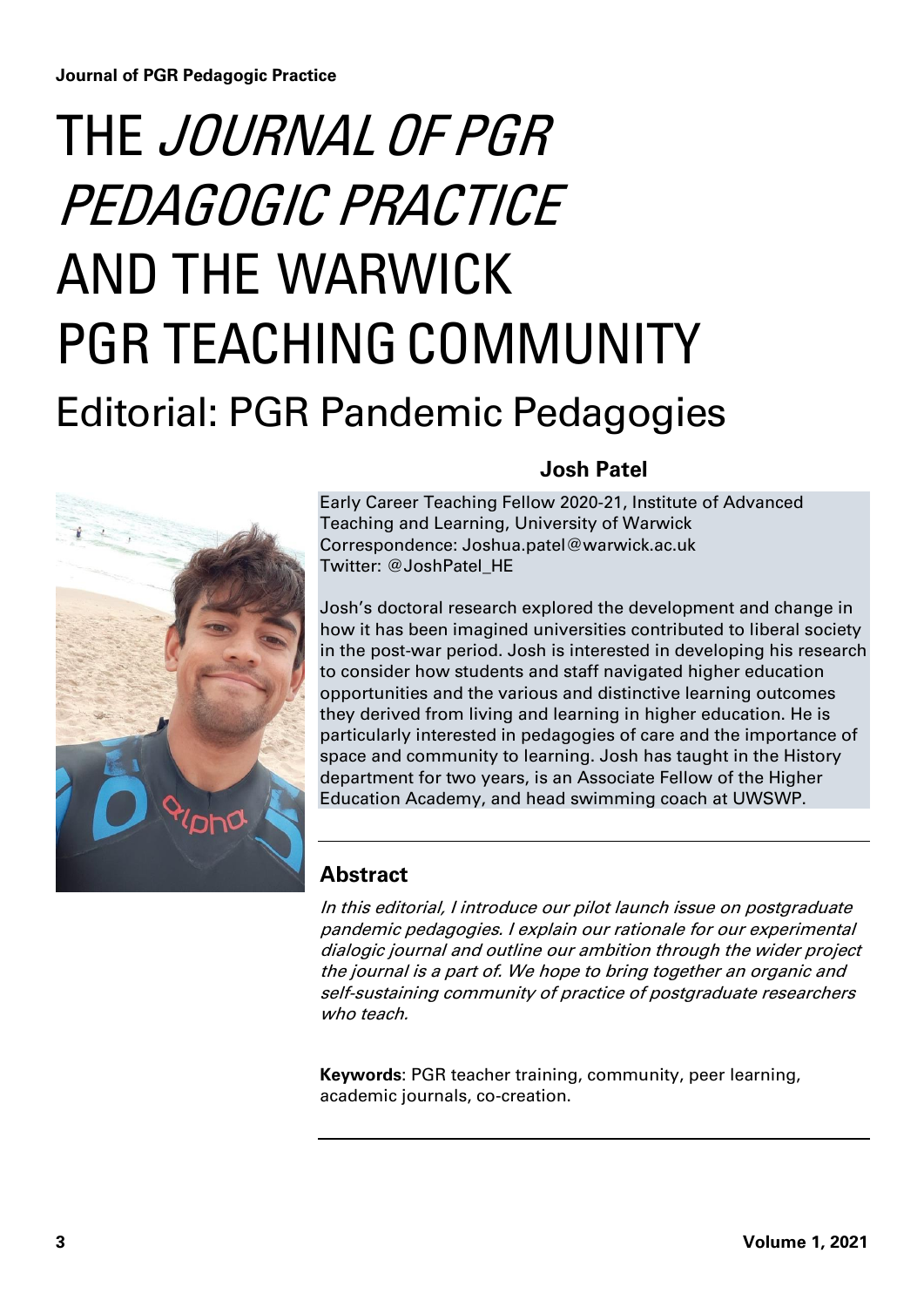# **Hello world!**

Welcome to the pilot issue of the *Journal of* **PGR Pedagogic Practice! The JPPP team and I** are absolutely delighted to have been able to bring together some of Warwick's brilliant postgraduate researchers (PGRs) to share some fascinating perspectives on their teaching practice and experiences in higher education. We hope they will be comforting examples and thought-provoking reflections for the wider community of PGRs. To others, we hope they are indicative of the sort of novel pedagogies PGRs have cultivated and the challenges they faced in their teaching during a difficult time for higher education.

Warwick's teaching quality was rated notably highly in the National Student Survey during the pandemic (**Warwick, 2021**), and PGRs were necessarily an essential component of that. PGRs are rightly coming to be recognised as key to the delivery of teaching in higher education institutions (**Fung 2021; UCU 2021**). Their precarious position in a 'liminal space' between 'staff' and 'student' means PGRs face considerable and unique challenges. PGRs often lack access and connections to wider institutional, professional, and collegiate opportunities (**Schussler, et al. 2015**). Those that do exist, such as training courses working toward [Associate Fellowship of the Higher Education](https://warwick.ac.uk/fac/cross_fac/academic-development/app/appswarwick_handbook.pdf)  [Academy](https://warwick.ac.uk/fac/cross_fac/academic-development/app/appswarwick_handbook.pdf) like the [APP PGR at Warwick,](https://warwick.ac.uk/fac/cross_fac/academic-development/app/pgr) are invaluable for PGRs. The benefits derived from training can, however, often be fragile. The self-efficacy of PGRs who teach, their selfbelief in their capacity to deliver teaching, often declines after initial training has concluded (**Bandura, 1993; Chuiu and Corrigan, 2019**). The wellbeing of PGRs is also notoriously poor (**Guthrie et al. 2017**).

Yet many PGRs often develop sophisticated and innovative pedagogies and educational philosophies. Others reflect thoughtfully on the successes and failures of their teaching practice at the coalface. There are few regular opportunities for PGRs to share their experiences of teaching with each other or the wider community of practice, especially across disciplines.

We hope therefore, that this pilot issue of this experimental journal might have a part to play in supporting the personal and professional development of PGRs who teach. The aim of the *JPPP* was to reimagine the role of a journal to best support PGRs. It was proposed that the journal would provide a space maintained by PGRs, for PGRs, as 'peers'. PGRs would regularly come together to exchange, discuss, and review their teaching practice. Realising this volume of JPPP marks some of the very earliest movements towards sustaining such a dialogue and community of practice. Before we get stuck into our PGRs' reflections on their teaching practice, I'd like to reflect a little on the origin and ideals of the JPPP and its place in the wider teaching community.

# **The Warwick Postgraduate Teaching Community**

The JPPP has its origins in a Warwick International Higher Education Academy (WIHEA) funded student co-creation project at the Academic Development Centre to create a '[Postgraduate Teacher Digital Hub](https://warwick.ac.uk/fac/cross_fac/academy/funding/currentprojects/pgr_teacher_hub/)'. The aim was, by working with a number of postgraduates who teach, to foster a community of practice of postgraduates 'for the sharing of pedagogy and practice, mentorship and a resource for teaching in the digital era'. This was intended to be an ongoing community of practice and enhanced by PGR's own work. In February 2021 eight PGRs from a range of disciplines came together as a team of 'PGR Teaching Champions', to begin to tackle this task. In an interesting mirroring of our undergraduate teaching, because of the ongoing lockdowns, all our meetings and work of the team were conducted through Microsoft Teams.

At our earliest meetings in mid-April, the team keenly recognised the importance of supporting PGRs who teach. How we might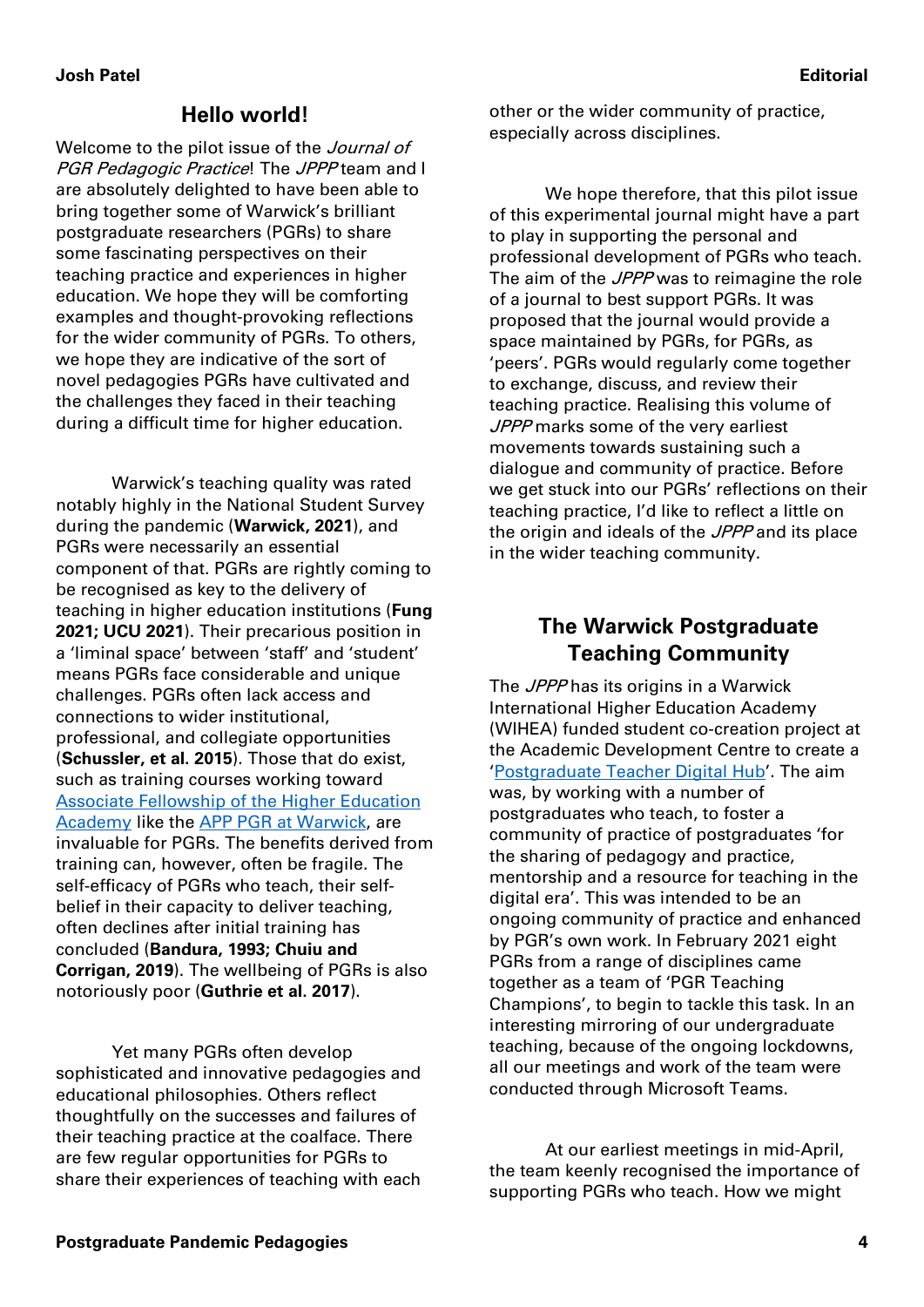#### **Journal of PGR Pedagogic Practice**

practically support them, at an incredibly difficult time in the midst of the pandemic, was a more difficult question to answer. A 'digital hub' suggested some sort of central shared community 'space', such as those information repositories offered by Warwick's Moodle, or the university's website building service, Sitebuilder. Spaces like Moodle also permit community engagement through the construction of forum spaces.

However, many of the team, including myself, were concerned that building such a space would tend towards a 'one-and-done' information dump. Such a repository of information would tend towards passive learning. The project would have no afterlife, no legacy, and a sterile community with little genuine, sustained peer-engagement. It was felt instead greater long-term support might be found by fostering of a community built around mutual interest in teaching and personal development. Recent research has stressed effective learning requires a community of trust within learning as a relational and emotional process can take place (**Yang and Carless 2013; Carless 2013; Steen-Utheim and Wittek 2017; Crossman 2007; Chatterjee and Correia 2020; Miralles-Armenteros et al. 2021**). Our idea was that postgraduate tutors would be best supported by kickstarting a process of helping postgraduate tutors organise themselves. This community would help reinforce and perpetuate peer-learning (**Arnstein 1969; Hilsdon 2014**). It would align with institutional objectives to encourage co-creation and to raise standards of teaching (**Warwick 2018**).

Sustaining a vibrant community of practice would require something more dynamic than just a repository of information. As such, we proposed that the ultimate outcome of the project might be something we called the [Warwick Postgraduate Teaching](https://warwick.ac.uk/fac/cross_fac/academic-development/pgrteachers/)  [Community](https://warwick.ac.uk/fac/cross_fac/academic-development/pgrteachers/) (Warwick PTC). This community would, it was hoped, provide a social centre of gravity and in turn perpetuate the sustenance of wider activities to support PGRs in the long run. We aimed to help contribute to the beginning of the infrastructure and

architecture of such a community. The team devised a number of project outcomes in order to facilitate this community of practice. There would still be information [repositories](https://moodle.warwick.ac.uk/course/view.php?id=43709)  [hosted through digital spaces,](https://moodle.warwick.ac.uk/course/view.php?id=43709) like our [Moodle.](https://moodle.warwick.ac.uk/course/view.php?id=43709) But these would be accompanied by a number of initiatives to help connect peers, including a **buddy system** in order to facilitate peer-observation of practice, a regular newsletter, and eventually social events and [social media accounts.](https://twitter.com/WarwickPTC) The team also felt it was important to ascertain what types of support PGRs felt were important. A large portion of the group were involved in producing and disseminating [our Survey of](https://warwick.ac.uk/fac/cross_fac/academic-development/pgrteachers/survey/)  [PGR Teachers](https://warwick.ac.uk/fac/cross_fac/academic-development/pgrteachers/survey/) which ran this summer. Some preliminary results of our survey are published in this volume.

The *JPPP* was a product of this attempt to kick-start the community of practice. We imagined a constructive, cross-disciplinary dialogue to collectively raise the quality of teaching and enhance the outcomes of PGR experiences. With this first edition of the journal, we intended to consider the viability of using a journal as a tool to help PGRs share their practice, learn from each other, and evidence their ongoing commitment to their continuous professional development. The process of advertising our Call for Papers, editing and reviewing submissions, and publishing the journal have, we hoped, contributed to this process. Each of the following papers was firstly put through an editorial review by myself. Secondly, the papers were submitted to a semi-formal anonymised peer review process. In this process, a fellow PGR reviewed the submissions as a true 'peer' and an expert in the practice of being a PGR who teaches. Their expert opinion, perspective, and advice was invaluable in ensuring that the pieces spoke to PGR teaching practice and might be most helpful and useful to other PGRs. This process was, I hope, constructive for everyone involved. I have certainly myself had the pleasure to have stimulating and thoughtprovoking conversations with a wide range of PGRs, thoughts I've taken forwards in the development of my teaching practice.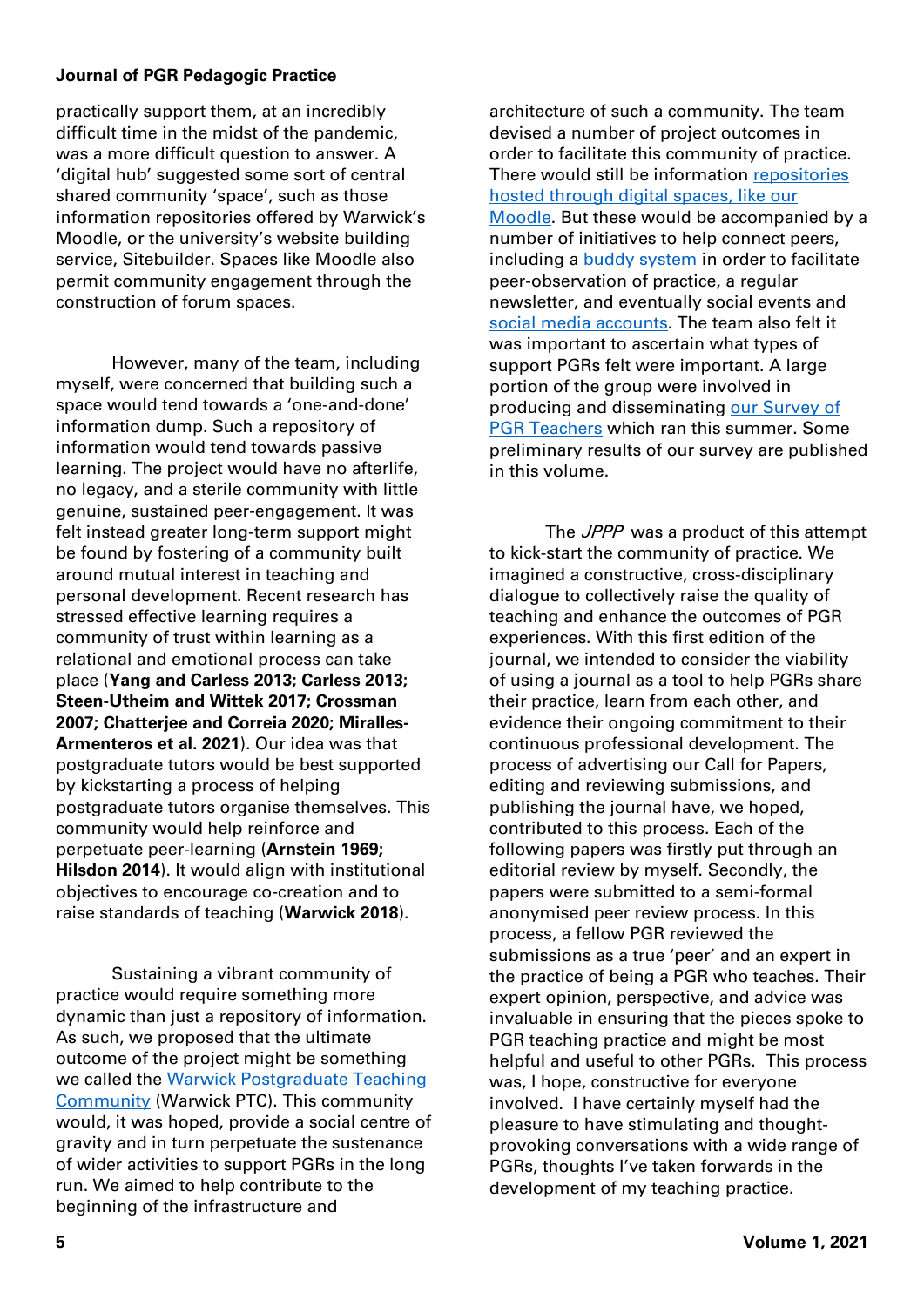# **PGR Pandemic Pedagogies**

After nearly two years of disruption caused by the pandemic, there was little else that our pilot issue could use as its central theme. We asked submitters to consider what unique 'PGR Pandemic Pedagogies' had emerged as they faced these challenges. We thought it was important for PGRs to see where their efforts in tackling these problems had not been successful, and to consider what they had learned from their failures. We thought that this sort of reflection would have been especially valuable for the development of their teaching practice, but also for other PGRs to hear about themselves. We were curious particularly as to how PGRs might consolidate the benefits of these experiences once universities pivot back to face-to-face teaching and learning, and what challenges still needed to be overcome.

We were delighted with the extremely interesting, varied, and thoughtful the submissions we received. To best sustain a dialogue, we have preferred succinctness over length, and most pieces in this first volume are sort critical reflections of 800-2500 words. Often these pieces are modelled on the 'Narrative of Professional Practice' as part of the work needed for accreditation for Associate Fellowship of the Higher Education Academy. They engage with the pedagogic literature and contain experimental new practices, handy tips for budding teachers, a refreshing eye on established practices, and accounts of valuable lessons learned. Some are more informal but still critical and reflective pieces. Many contain invaluable narratives of failure and experiments that didn't work. Without this journal, these accounts would probably have remained private experiences. The benefits that other PGRs in similar positions and facing similar problems might have gained would have been lost.

As our team found, the potential insights derived from comparing and contrasting the signature pedagogies of different disciplines can productively inform teaching practice. We invited submissions from PGRs from across all disciplines and were delighted to receive submissions from across the sciences, humanities, and social sciences, and from a range of students, including experienced and new PGRs and of a wide age range. Our contributions cover the role of PGRs in traditional seminar teaching and lecturing but also practical labs. This mix of experience has been illuminating, particularly as the pandemic forced PGRs to look again at their teaching practices. It ranges from **Matteo Mazzamurro's** reflection on his seminar teaching and how his understanding of space was shifted by the pandemic, and **Joy Oti's** rethinking of Problem-Based Learning, to **Liz Bishop's** narrative of how she bought in her research in 3D printing to assist in the securing a safe face-to-face learning environment when her labs learning activities could not be migrated online. **Daniela Sordillo** takes these reflections further and applies them to PGR learning and considers her attempt to reimagine poster sessions for PGR researchers. **Alice King** draws on her research on student attitudes to sexual violence and her experience at two different higher education institutions to compare the performance of masculinity in seminars, and the problems it poses for her teaching. We have even managed to provide a reflection not just across disciplines but across the supposedly sharp divide between secondary education and higher education, thanks to **Ian Hamilton**. Ian's in-depth comparison of his experiences providing tutoring to school children during the pandemic and his undergraduate teaching. He highlights the lack of learning resources for PGRs to draw on. These papers demonstrate tangibly how the pandemic has facilitated a reflection and evaluation of existing teaching practices.

It is particularly welcoming then to see such honesty and openness in the papers in this volume. To further humanise the experiences contained within this first volume and a sense of belonging to a discussion, we have made authorial ownership of each piece especially clear by including a full title page for each piece, including a short biography and a picture of our contributor. It is hoped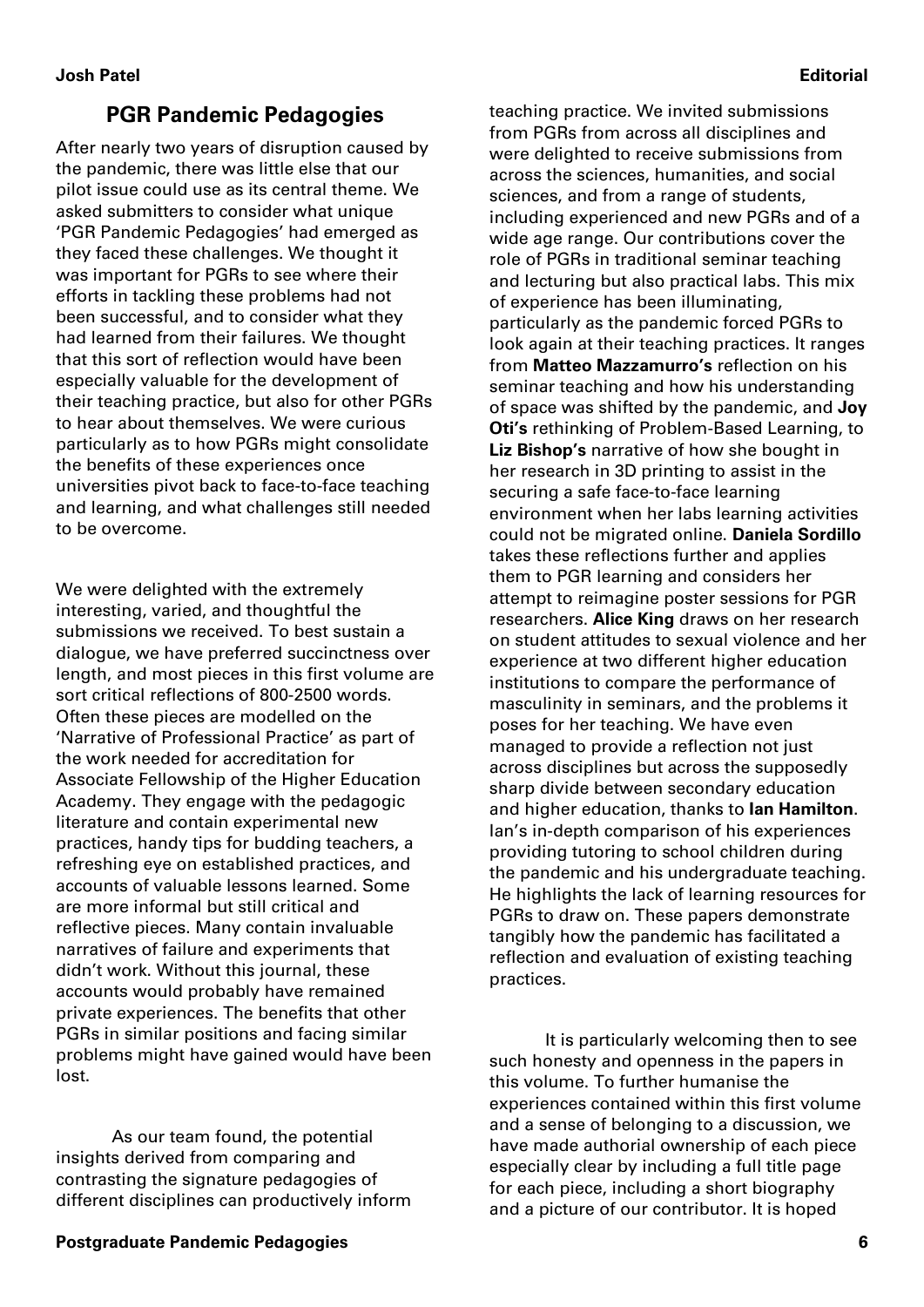#### **Journal of PGR Pedagogic Practice**

that this would facilitate a sense of community, honestly, and of personal reflection – that this article was written by a real person undertaking their own journey of professional development that we might be able to reach out and talk to. We were especially pleased with how many of our articles open with a first-person pronoun. The authorial 'I' bedevils undergraduate writing; its presence has been criticised as arrogant, while its suppression 'may result in the apparency of objectivity, but it does not change opinion into revelation' (**Raymond, 1993; Halmos, 1970;**  Palmer 2017). For our purposes we felt clear that it was necessary to stress the subjective perspective of our contributors that were being reported to us. PGRs should be able to articulate who they are as a teacher, as expected in professional academic development programmes. It is particularly important to empower PGR teachers. Furthermore, only with that context might we, the wider PGR community, learn from their experiences through reflection and contrast with our own experiences (**Ajjawi and Boud 2018**).

This is particularly effective in in Daniella and **Pierre Botcherby's** pieces which capture especially well the lived experience of adapting teaching during the pandemic. Both report their feelings and responses to the challenges they faced in a way that we hope will be hugely encouraging to prospective and seasoned teachers alike. Throughout Pierre's account are a smattering of helpful pointers towards facilitating a sense of community through Teams (and he is also particularly helpfully playful with the content and format of his article, including diagrams and bullet points, demonstrating the sort of range of possibilities that the JPPP might accommodate). The importance of this 'socialaffective dimension' (**Carless 2013**) and an 'online pedagogy of care' (**Burke and Larmar 2020**) for undergraduate learning is brilliantly explored and evidenced by **Lindy Rudd** and her exploration of how she promoted student interaction during the migration to online learning. Similarly, there is a real tangible concern and care that **Giulia Lorenzi** brings to her narrative, where she reflects on her

teaching and the consequences of an inequality in the capacity of her students to access online learning resources. These papers in particular have a humour and informality which lends itself to their accessibility. There is also perhaps an interesting tension between Ian's suggestion that online learning might allow greater and more economical access to higher education learning activities, and Giulia's concern for equitability of access to the same degree of learning opportunities.

In our Call for Papers, we indicated we would be welcome to more substantial, original evidence-based research. We were therefore particularly pleased to include the preliminary results of the survey of PGR support of the Warwick PTC team by **Kate Lewis**. These make interesting reading and are a helpful contrast to the more vignette details, case studies, and experiences reported in the other narratives included. To assist this contrast, in the future, we would hope to gain reflections and responses to previously published articles, and support an ongoing dialogue. The quantitative impressions from the surveys and the qualitative discourse it can generate may be of particular interest to those who support the personal and professional development of PGRs. Our volume closes with an afterword from **Sara Hattersley**, who reflects on the challenges of supporting teaching and learning online and the persistence of PGRs who teach during the pandemic.

## **Future and Legacy**

It was recognised very early on that the journal and the wider Teaching Community had some particularly ambitious goals. The team therefore put into place various contingencies to provide scaled back versions of the larger initiatives. The success of the Warwick PTC in its earliest stages will be reviewed more fully elsewhere. In the early plans to create a community of practice, the project was primarily concerned with developing architecture and a legacy and to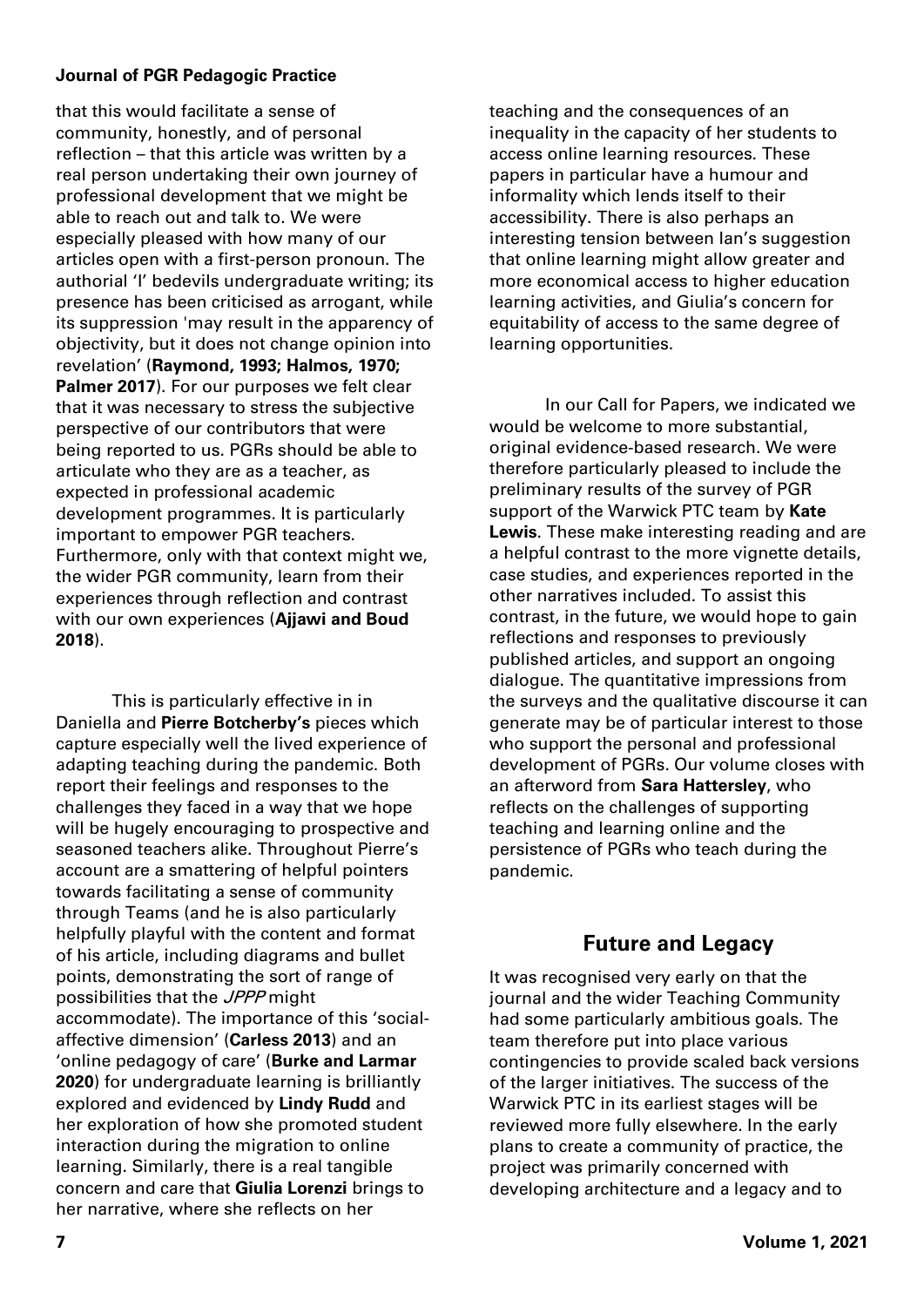#### **Josh Patel Editorial**

point towards future directions of development.

Initially, we anticipated reviewing interest in the journal after this issue to consider its viability. With the number and quality of submissions and their thoughtful reflections, we hope we have begun something of a dialogue. It opens up the possibility of further issues in the future. But volunteers will be needed to help support this dialogue. This might include the establishment of a more formal editorial board as part of the wider teaching community, perhaps along the line of executive of university societies. University societies are essentially fantastic examples of self-sustaining, entirely studentcreated spaces, beyond 'co-creation'. Support alternatively might be forthcoming from WIHEA, the Academic Development Centre, or Warwick Library to provide postgraduate representatives the opportunity to continue to act as Postgraduate Teaching Champions and

to continue to try and facilitate community work. This sort of social nucleus and community spirit seems to be extremely ephemeral in other projects to support PGRs.

We hope that this might facilitate the discussion, informally and formally, of postgraduate teaching practice and pedagogy. It might lead to future surveys, newsletters, reading groups, conferences and symposia, social events, and other initiatives. With luck, this volume may contribute to that process. I hope you enjoy the papers!

#### **Acknowledgements**

Thank you so much to Pierre, Joy, and the rest of Warwick PTC team, and particularly Sara for all her help, from all of us. Thanks also to Matt Harwood, Sophie Pain, and the support of the Academic Development Centre and WIHEA.

### **References**

Ajjawi, Rola, and David Boud. 2018. "Examining the nature and effects of feedback dialogue." Assessment & Evaluation in Higher Education 43 (7) 1106-19. doi: 10.1080/02602938.2018.1434128.

Bandura, Albert. 1993. "Perceived Self-Efficacy in Cognitive Development and Functioning." Educational Psychologist 28 (2):117-48. doi: 10.1207/s15326985ep2802\_3.

Burke, Katie, and Stephen Larmar. 2020. "Acknowledging another face in the virtual crowd: Reimagining the online experience in higher education through an online pedagogy of care." Journal of Further and Higher Education: 1-15. doi: 10.1080/0309877X.2020.1804536.

Carless, David. 2013. "Trust and its role in facilitating dialogic feedback." In Feedback in Higher and Professional Education : Understanding It and Doing It Well, edited by David Boud and Elizabeth Molloy. Oxon: Routledge.

Chatterjee, Ritushree, and Ana-Paula Correia. 2020. "Online Students' Attitudes Toward Collaborative Learning and Sense of Community." American Journal of Distance Education 34 (1):53-68. doi: 10.1080/08923647.2020.1703479.

Chiu, Pit Ho Patrio and Paul Corrigan. 2019. "A study of graduate teaching assistants' selfefficacy in teaching: Fits and starts in the first triennium of teaching." Cogent Education, 6 (1) doi: 10.1080/2331186X.2019.1579964

Crossman, Joanna. 2007. "The role of relationships and emotions in student perceptions of learning and assessment." Higher Education Research & Development 26 (3):313-27. doi: 10.1080/07294360701494328.

Fung, Dilly. 2021. "Foreword: Fresh Air for Graduate Teaching Assistants." Postgraduate Pedagogies 1.